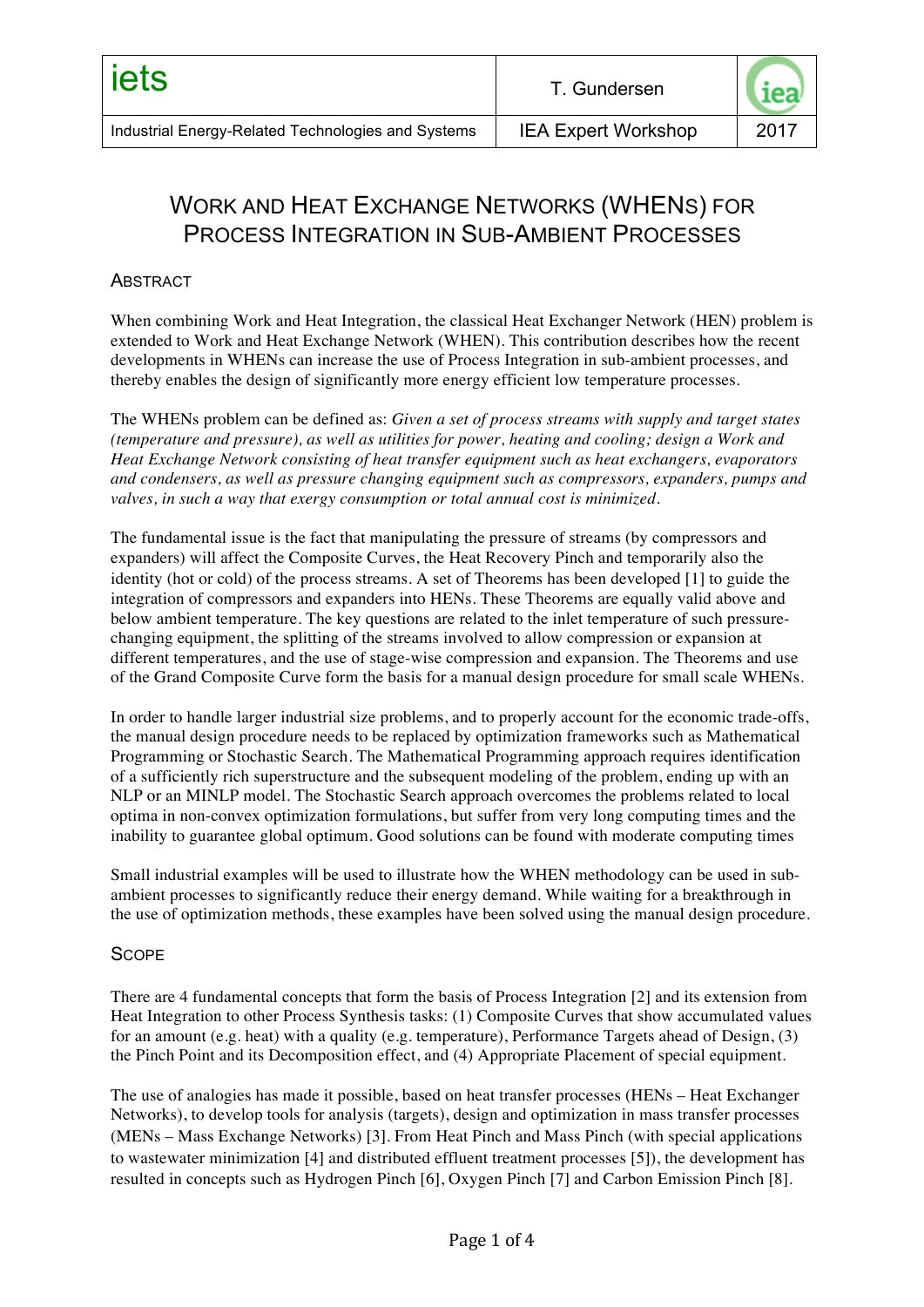| iets                                               | T. Gundersen               |      |
|----------------------------------------------------|----------------------------|------|
| Industrial Energy-Related Technologies and Systems | <b>IEA Expert Workshop</b> | 2017 |

Another development with inspiration from Heat Integration is Work Integration (WENs – Work Exchange Networks) [9]. It should be emphasized, however, that despite the apparent analogy with Heat Integration, the Pinch Concept is not valid in Work Integration. Work Integration can be of a direct form (exchanging flow work) or an indirect form (exchanging shaft work). In both cases, the concepts of non-negative driving forces and a "Work Recovery Pinch" are not valid. A flow work exchanger [10] (direct exchange of pressure levels) will have crossing profiles in a Pressure vs. Work (P-W) diagram. As expected, the inlet pressure of the high-pressure (HP) stream must be higher than the outlet pressure of the low-pressure (LP) stream. More surprisingly is the fact that the outlet pressure of the HP stream must be lower than the inlet pressure of the LP stream. Indirect work exchange means that streams are exchanging pressure using shaft work as the intermediate energy form. The pressure levels (inlet and outlet) of the fluid being expanded can be lower than the pressure levels of the fluid being compressed, since there are no driving forces (in the form of pressure difference) that need to be satisfied between the two streams involved.

When combining Work Integration and Heat Integration, referred to as Work and Heat Integration, there are also 2 distinctly different scenarios, one with a focus on Work Integration accounting for heat effects [11, 12], and one focusing on Heat Integration accounting for heating and cooling produced by compression and expansion [13]. While the Pinch concept has little to offer in the first case (as explained above), the second case can fully benefit from basic Pinch Analysis. There is, however, one fundamental issue that makes WHENs with focus on Heat Integration much more complex than HENs. Changes in pressure of the process streams will affect the Composite Curves, the Pinch point and also temporarily the identity (hot or cold) of the process streams. This means that the use of the Appropriate Placement concept (that is closely related to the Plus/Minus principle in Pinch Analysis) is not straightforward when applied to compressors and expanders.

This contribution will discuss Work and Heat Exchange Networks focusing on Heat Integration while accounting for heating and cooling effects from compression and expansion. The operation of such pressure-changing units, in particular their inlet temperatures, will be a central part of the discussion. The applications will be related to sub-ambient processes, where utility cooling takes the form of refrigeration cycles, i.e. the combination of compression and expansion. Examples of important subambient processes include Air Separation Units (ASUs), liquefaction of natural gas to LNG, hydrogen liquefaction, and the cold end of Ethylene plants.

Dealing with sub-ambient processes also means there is a strong relation between compressor work to produce refrigeration and exergy losses in the process. Since the exergy of heat increases very rapidly below ambient temperature when moving towards lower temperatures, and exergy losses for heat transfer depend on both temperature difference and the absolute temperature level, using a constant value for the economic parameter  $\Delta T_{\text{min}}$  will result in non-optimal solutions. It has been shown that using a constant  $UA_{\text{max}}$  parameter results in much better utilization of invested heat transfer area [14].

#### CONCLUSIONS AND SIGNIFICANCE

Recent developments in analysis, design and optimization of Work and Heat Exchange Networks (WHENs) constitute important extensions to Pinch Analysis and the discipline of Process Integration. This is particularly true for sub-ambient processes, where the removal of heat is done by refrigeration cycles where the key input is compressor work.

Even though the methodology for WHENs is still under development, in particular the transition from manual procedures to optimization formulations, there have been a number of applications that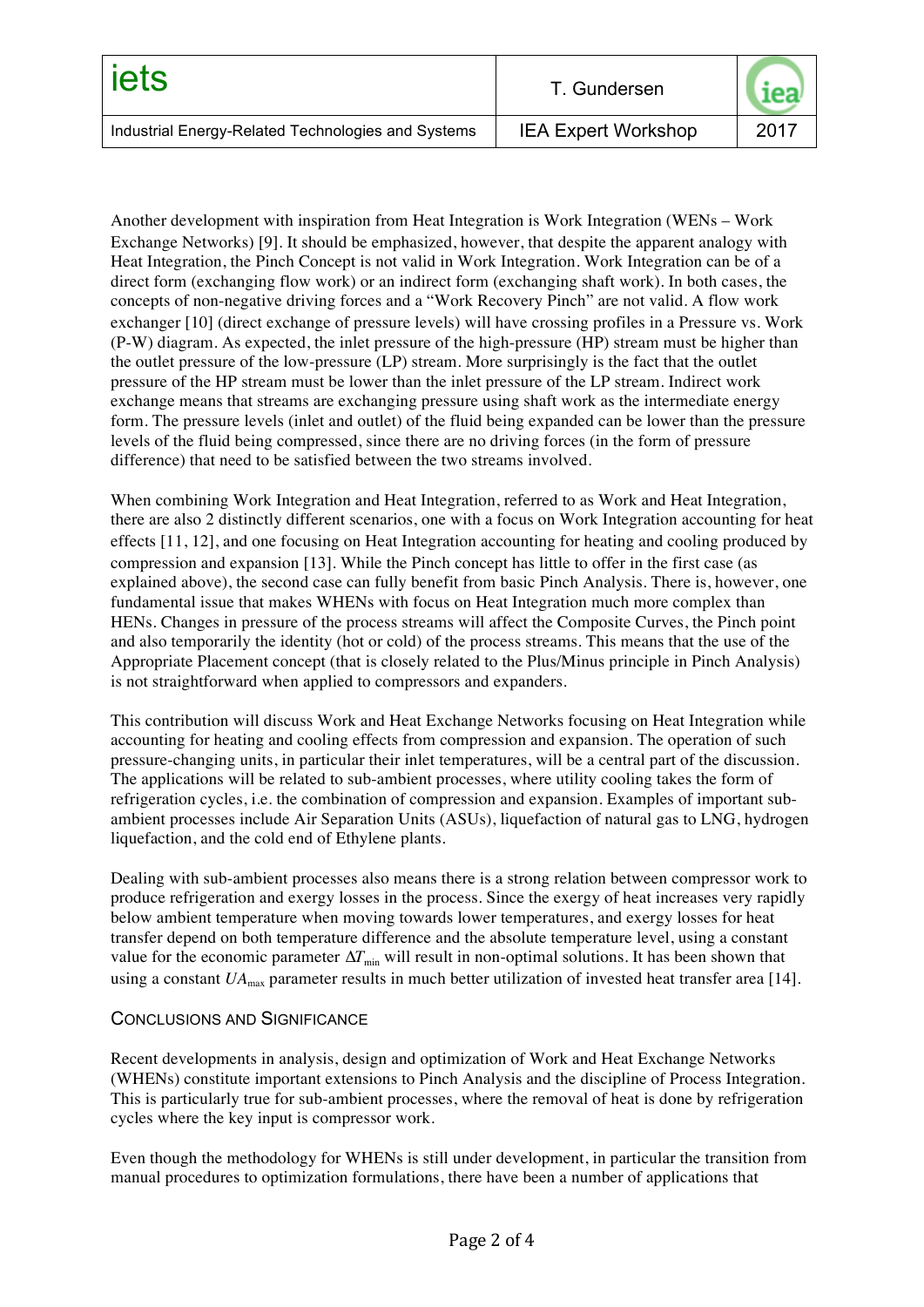| liets                                              | T. Gundersen               |      |
|----------------------------------------------------|----------------------------|------|
| Industrial Energy-Related Technologies and Systems | <b>IEA Expert Workshop</b> | 2017 |

illustrate the considerable savings that can be obtained by including compression heat and expander cooling effects in the classical heat recovery problem.

Savings can be obtained, even for processes that are considered very tightly integrated with limited scope for improvement. The classical Linde coupled column design [15] for Air Separation Units (ASUs) has been studied by exergy analysis to identify the largest losses and to suggest improvements [16]. Savings on the order of 10% have been obtained by a single column design with distributed reboiling and heat pumping referred to as a recuperative vapor recompression heat pump [17]. In the modified process, a fan replaces the main air compressor, and the distillation process is operated at significantly lower pressure. An offshore process for liquefaction of natural gas by using liquefied  $CO<sub>2</sub>$ and liquefied N<sub>2</sub> [18] was developed by the manual and heuristic ExPAnD procedure [13] and later by a Mathematical Programming (MINLP) model based on a novel superstructure for heat exchange, compression and expansion [19].

Considerable energy savings have also been obtained by using the new WHENs methodology in studies of  $CO<sub>2</sub>$  capture processes [20]. Three processes have been studied: (1) An oxy-combustion process, where 10.1  $\%$  is saved in the cryogenic ASU process, (2) a post-combustion process, where energy consumption for  $CO_2$  capture is reduced by 12.9%, and (3) the future scenario of membrane processes for ASU, saving 90% of the net work required (excluding heat requirement).

In a recent publication focusing on explaining the key issues in WHENs [21], the Appropriate Placement of compressors and expanders in subambient processes, the corresponding insight that has been formulated as a set of Theorems, and the manual design procedure using the Grand Composite Curve, have been presented. A small sub-ambient example with 2 hot streams and 2 cold streams, one stream being subject to compression and one stream being subject to expansion, is used for illustration purposes. Since WHENs are dealing with two types of energy (heat and work) with different quality, exergy (i.e. the maximum ability to produce work) has been used as the objective function. The example shows that using the new insight about inlet temperature to compression and expansion reduces exergy consumption by 75.1% compared to compression and expansion at the supply temperatures of the streams. In energy terms (since this is a sub-ambient example), the reduction in cold utility consumption is 189.6 kW, while the net amount of work produced (expansion work minus compression work) is reduced with 101.0 kW. This corresponds to a Coefficient of Performance (COP) of 1.88. Hot utility is almost eliminated as it is reduced from 300.2 to 9.6 kW.

Unfortunately, this solution is quite complex and requires considerable investment in equipment (2 compressors, 2 expanders, 10 heat exchangers, 3 Pinch points and 4 stream splits). If compression and expansion is performed at the original Pinch only (i.e. not following the manual procedure), the exergy improvement is reduced from 75.1 to 67.2%, cold utility reduction is 166.6 kW rather than 189.6 kW, and the net amount of work produced is 86.0 kW rather than 101.0 kW. As a result, the COP is actually slightly improved from 1.88 to 1.94. The network complexity (and thus investment cost) is significantly reduced (1 compressor, 1 expander, 7 heat exchangers, 2 Pinch points and 1 stream split).

The results from this example form the basis of 2 important conclusions: (1) The manual design procedure for WHENs based on insight about the Appropriate Placement of compressors and expanders in heat recovery systems should only be considered as a targeting tool (i.e. the best performance from an exergy point of view), and (2) the need for an efficient optimization formulation minimizing Total Annual Cost rather than exergy is obvious. While this contribution focuses on subambient applications of the recently developed WHENs procedure, the new insight is equally valid in above ambient applications.